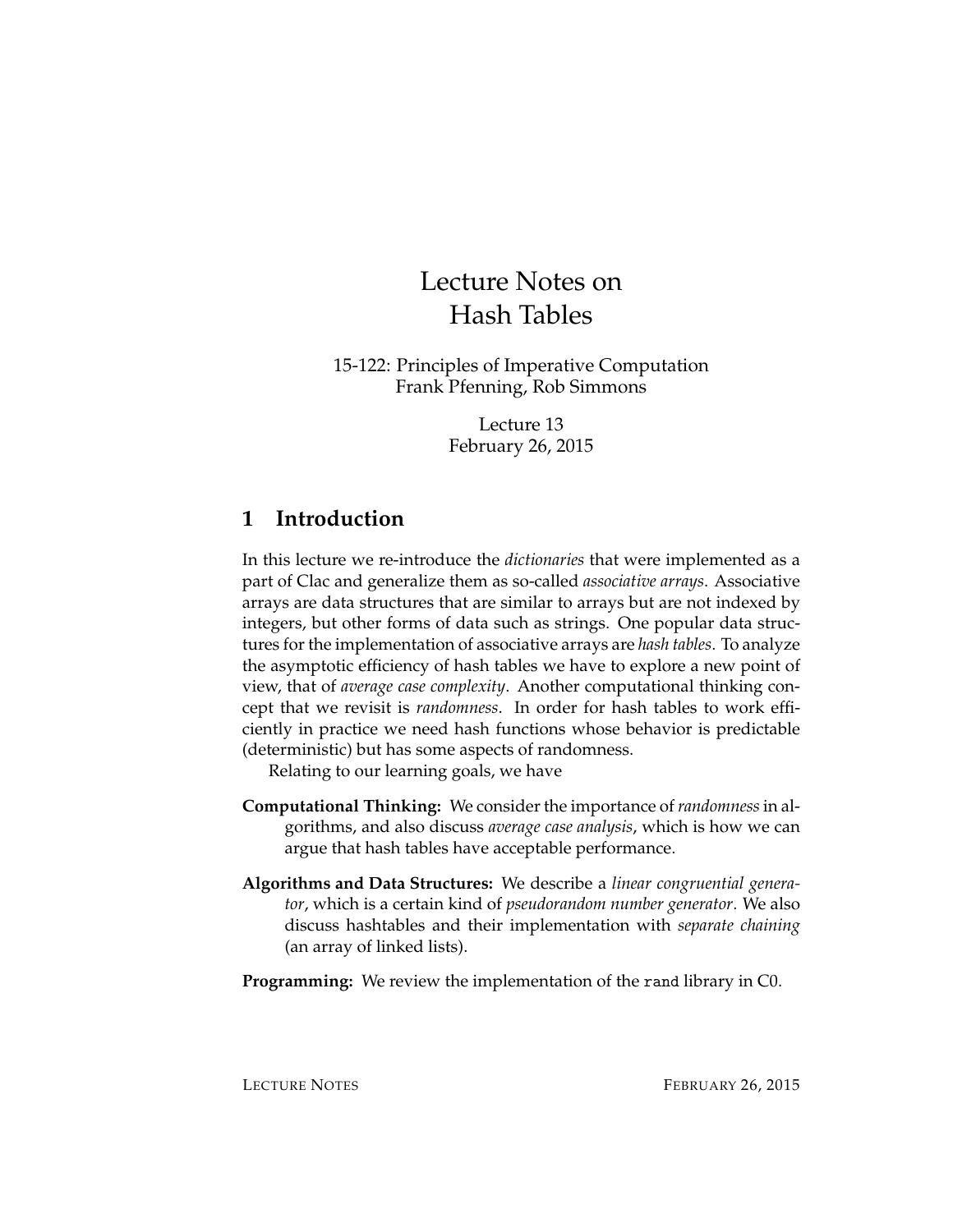### **2 Associative Arrays**

Arrays can be seen as a mapping, associating with every integer in a given interval some data item. It is finitary, because its domain, and therefore also its range, is finite. There are many situations when we want to index elements differently than just by integers. Common examples are strings (for dictionaries, phone books, menus, data base records), or structs (for dates, or names together with other identifying information). They are so common that they are primitive in some languages such as PHP, Python, or Perl and perhaps account for some of the popularity of these languages. In many applications, associative arrays are implemented as hash tables because of their performance characteristics. We will develop them incrementally to understand the motivation underlying their design.

# **3 Keys and values**

In many applications requiring associative arrays, we are storing complex data values and want to access them by a *key* which is derived from the data. A typical example of keys are strings, which are appropriate for many scenarios. For example, the key might be a student id and the data entry might be a collection of grades, perhaps another associative array where the key is the name of assignment or exam and the data is a score. We make the assumption that keys are unique in the sense that in an associative array there is at most one data item associated with a given key.

We can think of built-in C0 arrays as having a set number of keys: a C0 array of length 3 has three keys 0, 1, and 2. Our implementation of unbounded arrays allowed us to add a specific new key, 3, to an array; we want to be able to add new keys to the array. We want our associatve arrays to allow us to have more interesting keys (like strings, or non-sequential integers) while keeping the property that there is a unqiue value for each valid key.

# **4 Chains**

A first idea to explore is to implement the associative array as a linked list, called a *chain*. If we have a key k and look for it in the chain, we just traverse it, compute the intrinsic key for each data entry, and compare it with  $k$ . If they are equal, we have found our entry, if not we continue the search. If we reach the end of the chain and do not find an entry with key  $k$ ,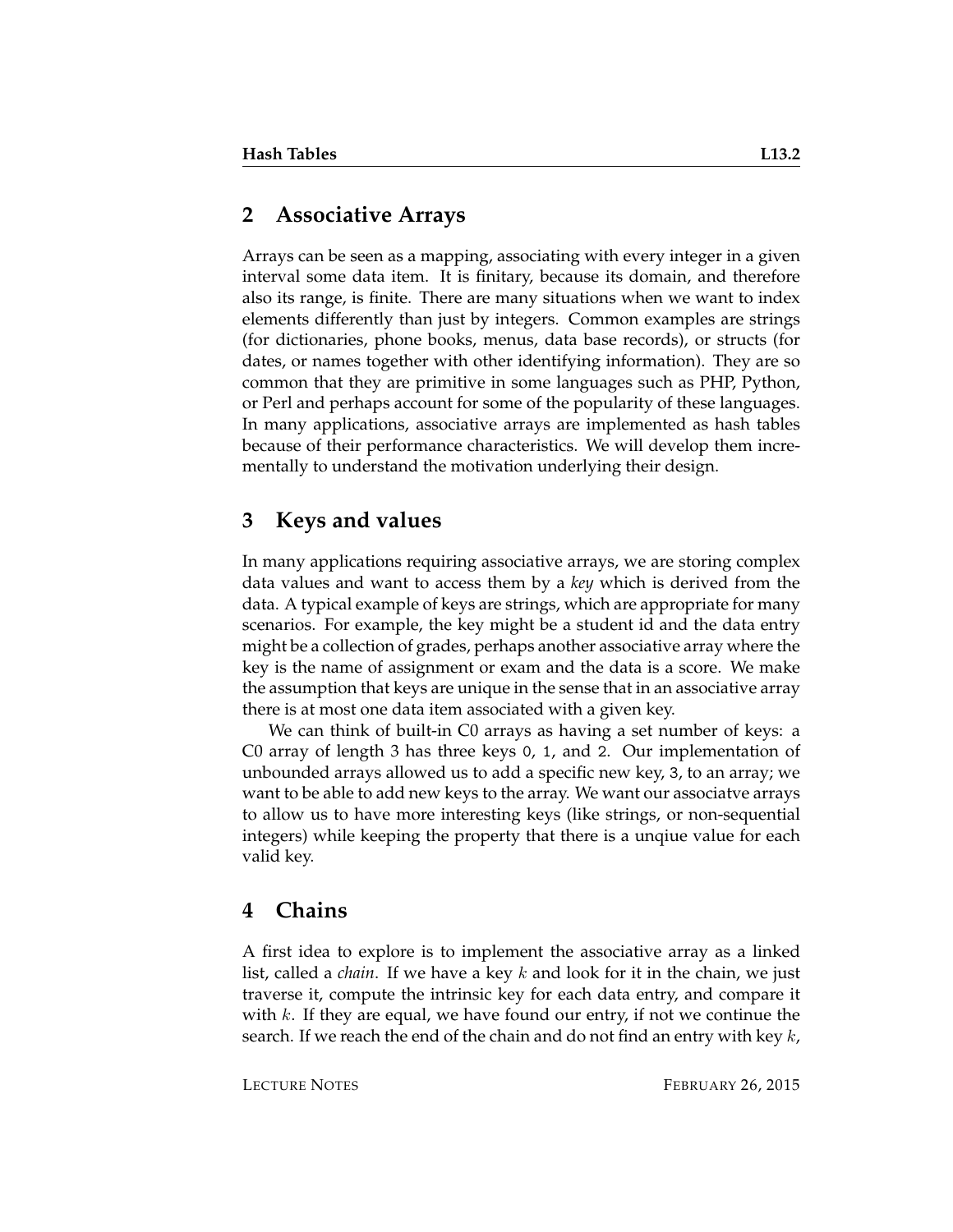then no entry with the given key exists. If we keep the chain unsorted this gives us  $O(n)$  worst case complexity for finding a key in a chain of length  $n$ , assuming that computing and comparing keys is constant time.

Given what we have seen so far in our search data structures, this seems very poor behavior, but if we know our data collections will always be small, it may in fact be reasonable on occasion.

Can we do better? One idea goes back to binary search. If keys are ordered we may be able to arrange the elements in an array or in the form of a tree and then cut the search space roughly in half every time we make a comparison. We will begin thinking about this approach just before Spring Break, and it will occupy us for a few lectures after the break as well. Designing such data structures is a rich and interesting subject, but the best we can hope for with this approach is  $O(log(n))$ , where *n* is the number of entries. We have seen that this function grows very slowly, so this is quite a practical approach.

Nevertheless, the challenge arises if we can do better than  $O(\log(n))$ , say, constant time  $O(1)$  to find an entry with a given key. We know that it can done be for arrays, indexed by integers, which allow constant-time access. Can we also do it, for example, for strings?

#### **5 Hashing**

The first idea behind hash tables is to exploit the efficiency of arrays. So: to map a key to an entry, we first map a key to an integer and then use the integer to index an array A. The first map is called a *hash function*. We write it as hash( $\Box$ ). Given a key k, our access could then simply be  $A[\text{hash}(k)]$ .

There is an immediate problem with this approach: there are  $2^{31}$  positive integers, so we would need a huge array, negating any possible performance advantages. But even if we were willing to allocate such a huge array, there are many more strings than int's so there cannot be any hash function that always gives us different int's for different strings.

The solution is to allocate an array of smaller size, say  $m$ , and then look up the result of the hash function modulo m, for example,  $A|\text{hash}(k)\%m|$ . This creates a new problem: it is inevitable that multiple strings will map to the same array index. For example, if the array has size  $m$  then if we have more then  $m$  elements, at least two must map to the same index. In practice, this will happen much sooner than this.

If two hash functions map a key to the same integer value (modulo  $m$ ), we say we have a *collision*. In general, we would like to avoid collisions,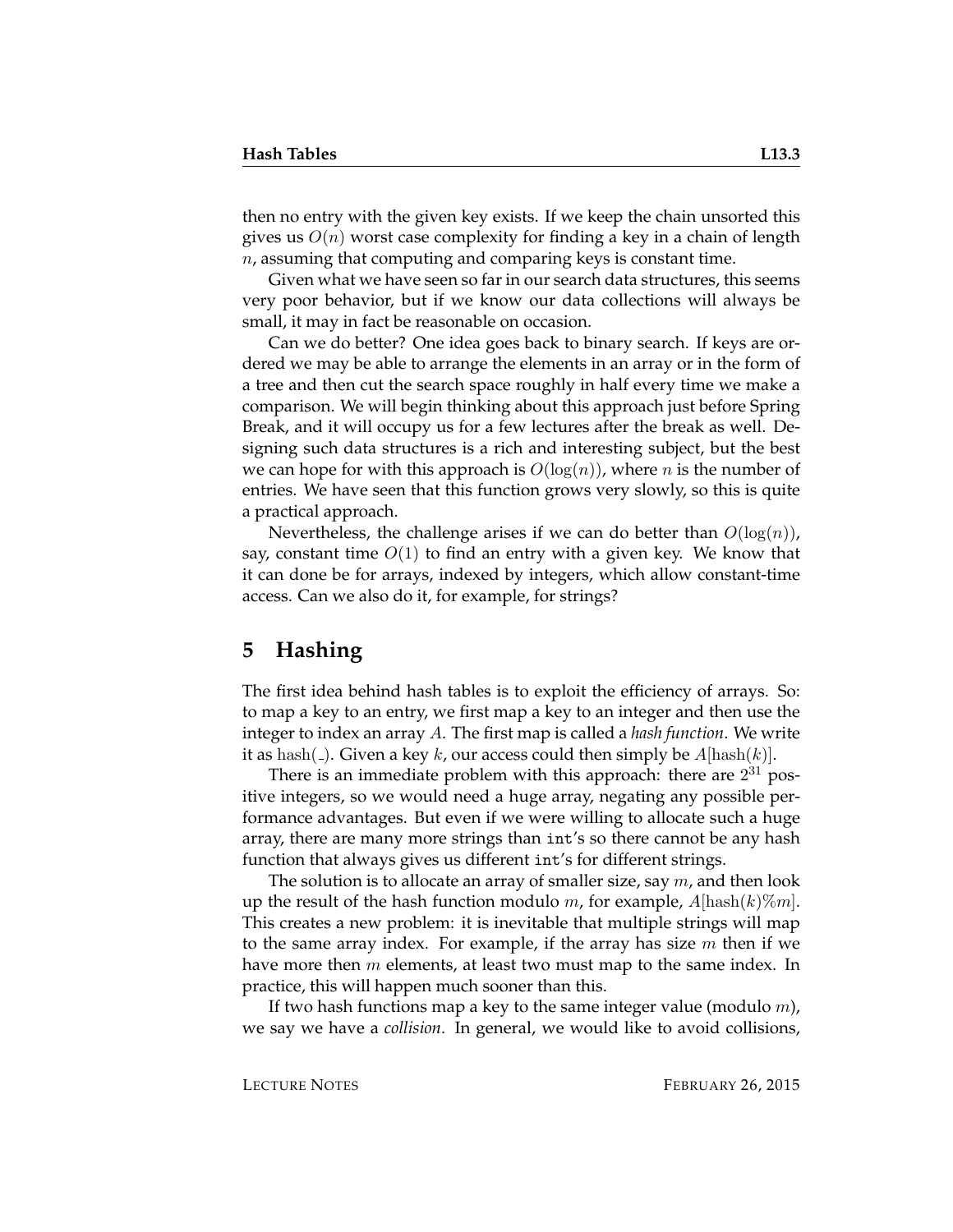because some additional operations will be required to deal with them, slowing down operations and taking more space. We analyze the cost of collisions more below.

#### **6 Separate Chaining**

How do we deal with collisions of hash values? The simplest is a technique called *separate chaining*. Assume we have  $\text{hash}(k_1)\%m = i = \text{hash}(k_2)\%m$ , where  $k_1$  and  $k_2$  are the distinct keys for two data entries  $e_1$  and  $e_2$  we want to store in the table. In this case we just arrange  $e_1$  and  $e_2$  into a chain (implemented as a linked list) and store this list in  $A[i]$ .

In general, each element  $A[i]$  in the array will either be NULL or a chain of entries. All of these must have the same hash value for their key (modulo  $m$ ), namely *i*. As an exercise, you might consider other data structures here instead of chains and weigh their merits: how about sorted lists? Or queues? Or doubly-linked lists? Or another hash table?

We stick with chains because they are simple and fast, provided the chains don't become too long. This technique is called *separate* chaining because the chains are stored separately, not directly in the array. Another technique, which we will not discuss at length, is *linear probing* where we continue by searching (linearly) for an unused spot in the array itself, starting from the place where the hash function put us.

Under separate chaining, a snapshot of a hash table might look something like this picture.



LECTURE NOTES FEBRUARY 26, 2015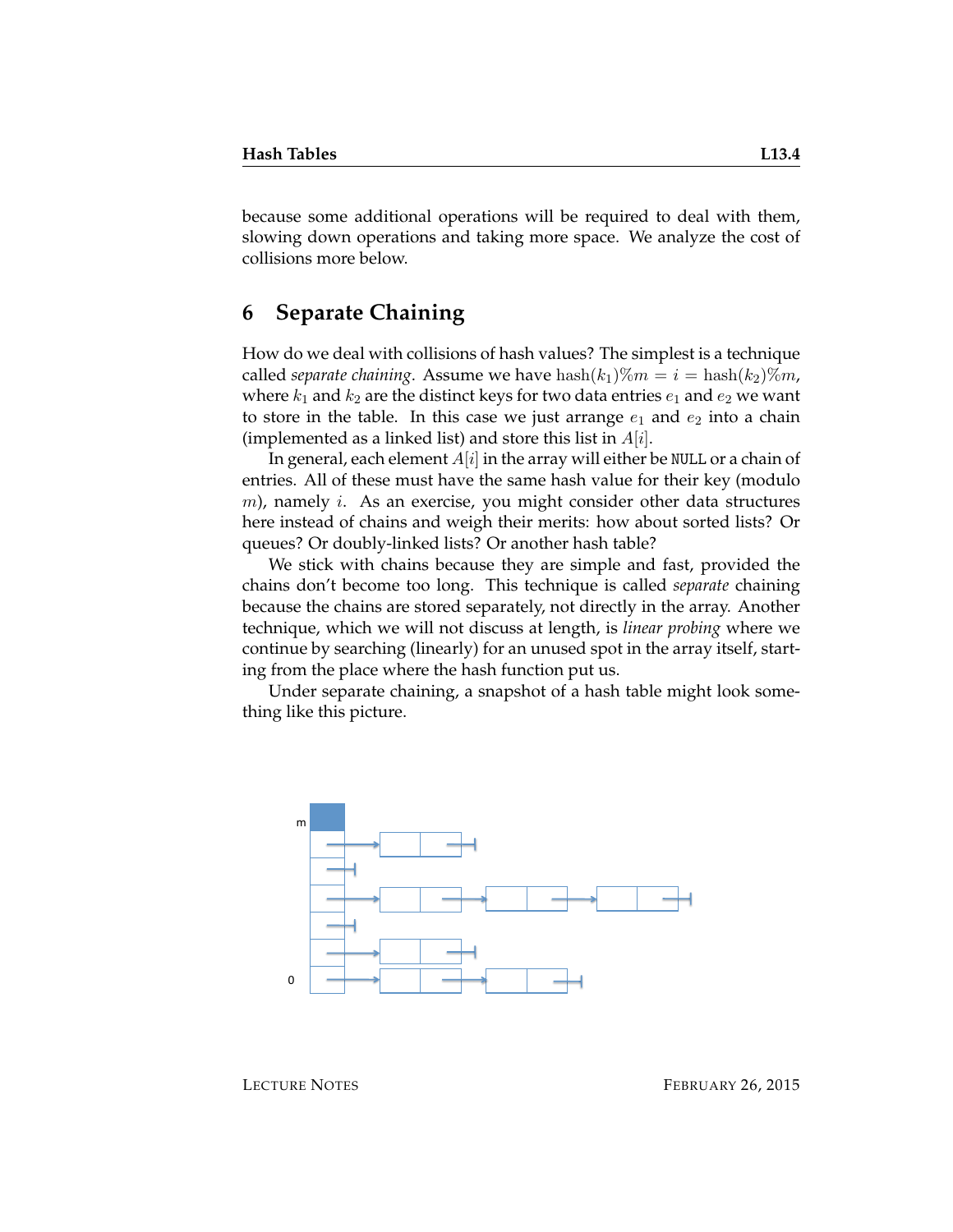#### **7 Average Case Analysis**

How long do we expect the chains to be on average? For a total number n of entries in a table of size m, it is  $n/m$ . This important number is also called the *load factor* of the hash table. How long does it take to search for an entry with key  $k$ ? We follow these steps:

- 1. Compute  $i = \text{hash}(k)\%m$ . This will be  $O(1)$  (constant time), assuming it takes constant time to compute the hash function.
- 2. Go to  $A[i]$ , which again is constant time  $O(1)$ .
- 3. Search the chain starting at  $A[i]$  for an element whose key matches k. We will analyze this next.

The complexity of the last step depends on the length of the chain. In the *worst case* it could be  $O(n)$ , because all n elements could be stored in one chain. This worst case could arise if we allocated a very small array (say,  $m = 1$ , or because the hash function maps all input strings to the same table index  $i$ , or just out of sheer bad luck.

Ideally, all the chains would be approximately the same length, namely  $n/m$ . Then for a fixed load factor such as  $n/m = \alpha = 2$  we would take on the average 2 steps to go down the chain and find  $k$ . In general, as long as we don't let the load factor become too large, the *average* time should be  $O(1)$ .

If the load factor does become too large, we could dynamically adapt its size, like in an unbounded array. As for unbounded arrays, it is beneficial to double the size of the hash table when the load factor becomes too high, or possibly halve it if the size becomes too small. Analyzing these factors is a task for amortized analysis, just as for unbounded arrays.

#### **8 Randomness**

The average case analysis relies on the fact that the hash values of the key are relatively evenly distributed. This can be restated as saying that the probability that each key maps to an array index  $i$  should be about the same, namely  $1/m$ . In order to avoid systematically creating collisions, small changes in the input string should result in unpredicable change in the output hash value that is uniformly distributed over the range of C0 integers. We can achieve this with a *pseudorandom number generator* (PRNG).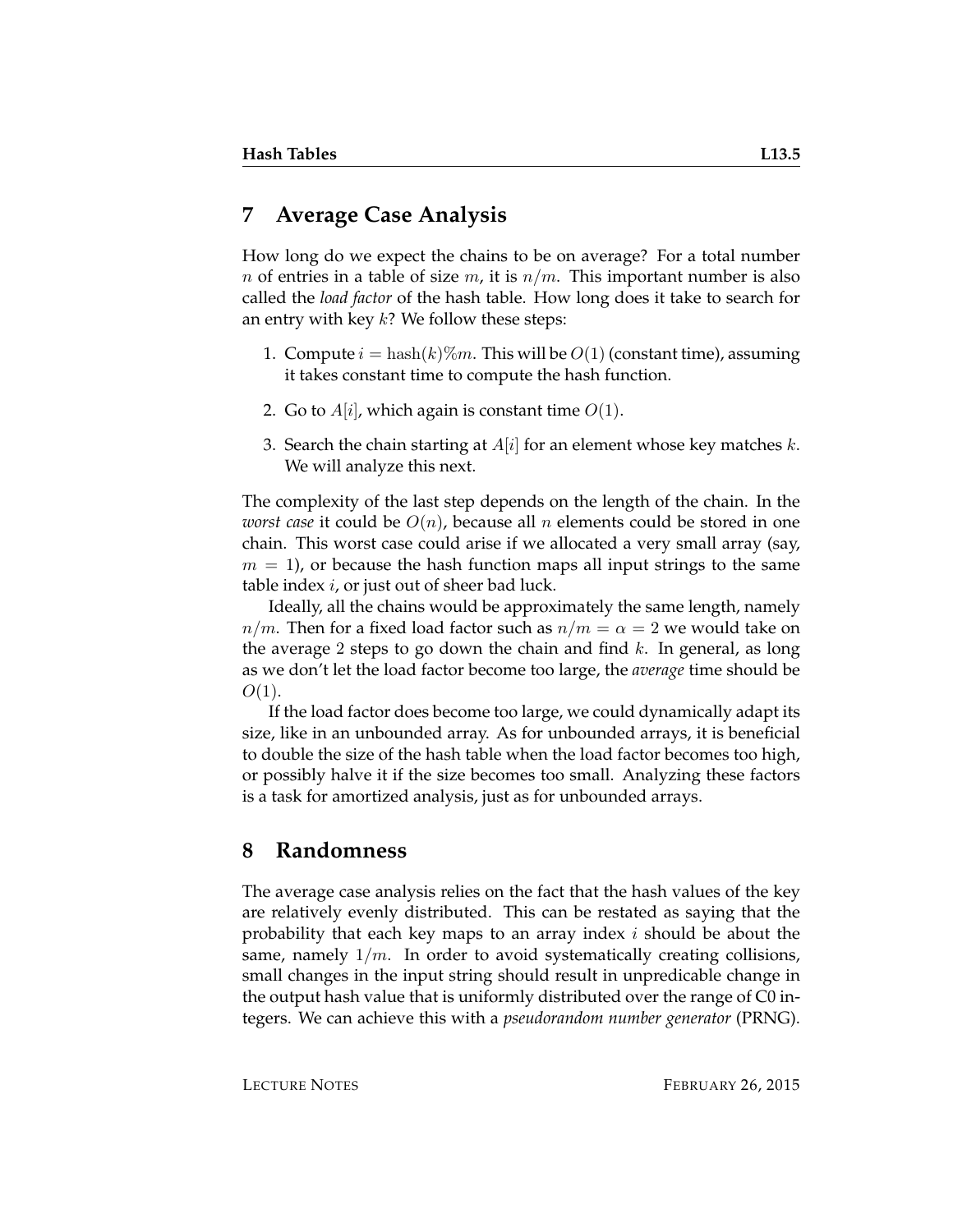A pseudorandom number generator is just a function that takes one number and obtains another in a way that is both unpredictable and easy to calculate. The C0 rand library is a pseudorandom number generator with a fairly simple interface:

```
/* library file rand.h0 */
typedef struct rand* rand_t;
rand_t init_rand (int seed);
int rand(rand_t gen);
```
One can generate a random number generator (type rand\_t) by initializing it with an arbitrary seed. Then we can generate a sequence of random numbers by repeatedly calling rand on such a generator.

The rand library in C0 is implemented as a *linear congruential generator.* A linear congruential generator takes a number x and finds the next number by calculating  $(a \times x) + c$  modulo m. In C0, it's easiest to say that  $m$  is just  $2^{32}$ , since addition and multiplication in C0 are already defined modulo  $2^{32}$ . The trick is finding a good multiplier  $a$  and summand  $c$ .

If we were using 4-bit numbers (from −8 to 7 where multiplication and addition are modulo 16) then we could set a to 5 and c to 7 and our pseudorandom number generator would generate the following series of numbers:

$$
0 \to 7 \to (-6) \to (-7) \to 4 \to (-5) \to (-2) \to
$$
  

$$
-3 \to (-8) \to (-1) \to 1 \to (-4) \to 3 \to 6 \to 5 \to 0 \to \dots
$$

The PRNG used in C0's library sets  $a$  to 1664525 and  $c$  to 1013904223 and generates the following series of numbers starting from 0:

 $0 \rightarrow 1013904223 \rightarrow 1196435762 \rightarrow (-775096599) \rightarrow (-1426500812) \rightarrow \dots$ 

This kind of generator is fine for random testing or (indeed) the basis for a hashing function, but the results are too predictable to use it for cryptographic purposes such as encrypting a message. In particular, a linear congruential generator will sometimes have repeating patterns in the lower bits. If one wants numbers from a small range it is better to use the higher bits of the generated results rather than just applying the modulus operation.

It is important to realize that these numbers just *look* random, they aren't really random. In particular, we can reproduce the exact same sequence if we give it the exact same seed. This property is important for both testing purposes and for hashing. If we discover a bug during testing with